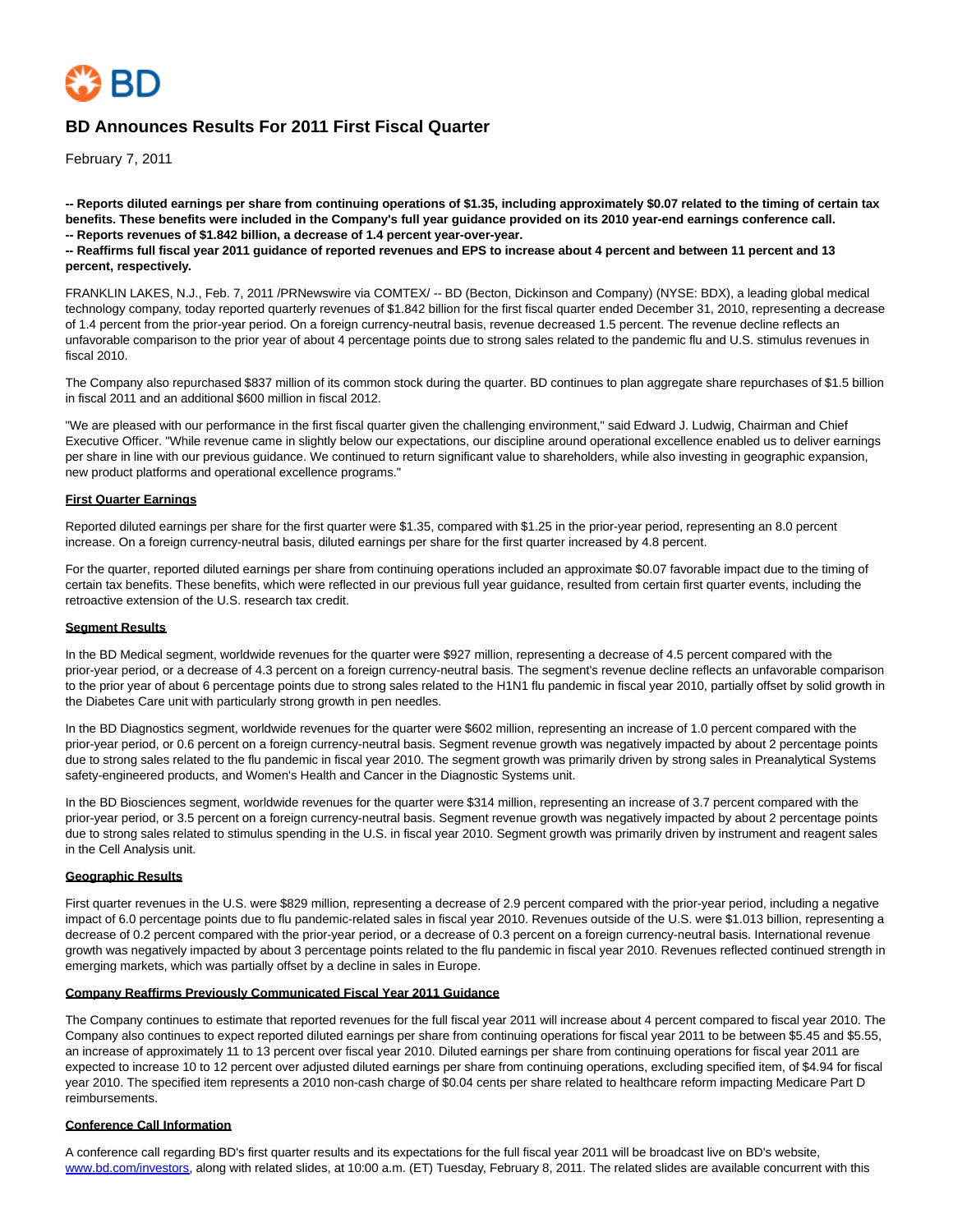press release a[t www.bd.com/investors.](http://www.bd.com/investors) The conference call will be available for replay on BD's website[, www.bd.com/investors,](http://www.bd.com/investors) or at 1-800-642-1687 (domestic) and 1-706-645-9291 (international) through the close of business on Tuesday, February 15, 2011, access code 37117544.

#### **Non-GAAP Financial Measures**

This news release contains certain non-GAAP financial measures. Reconciliations of these and other non-GAAP measures to the comparable GAAP measures are included in the attached financial tables and the Form 8-K that BD filed today with the SEC.

### **About BD**

BD is a leading global medical technology company that develops, manufactures and sells medical devices, instrument systems and reagents. The Company is dedicated to improving people's health throughout the world. BD is focused on improving drug delivery, enhancing the quality and speed of diagnosing infectious diseases and cancers, and advancing research, discovery and production of new drugs and vaccines. BD's capabilities are instrumental in combating many of the world's most pressing diseases. Founded in 1897 and headquartered in Franklin Lakes, New Jersey, BD employs approximately 29,000 associates in more than 50 countries throughout the world. The Company serves healthcare institutions, life science researchers, clinical laboratories, the pharmaceutical industry and the general public. For more information, please visit [http://www.bd.com/.](http://www.bd.com/)

This press release contains certain estimates and other forward-looking statements (as defined under Federal securities laws) regarding BD's performance, including future revenues and earnings per share. Forward-looking statements may be identified by the use of words such as "expect", "estimate" or words of similar meaning in conjunction with statements of our future performance. All such statements are based upon current expectations of BD and involve a number of business risks and uncertainties. Actual results could vary materially from anticipated results described, implied or projected in any forward-looking statement. With respect to forward-looking statements contained herein, a number of factors could cause actual results to vary materially from any forward-looking statement. These factors include, but are not limited to: the unknown consequences of the recently-enacted healthcare reform in the United States, including the impact of the reduction in Medicare and Medicaid payments to hospitals, pharmaceutical companies and other customers, which could reduce demand for our products and increase downward pricing pressure; adverse changes in regional, national or foreign economic conditions, including any impact that may result from the current global economic downturn on our ability to access credit markets and finance our operations, the demand for our products and services, or our suppliers' ability to provide products needed for our operations; changes in interest or foreign currency exchange rates; competitive factors; pricing and market share pressures; difficulties inherent in product development and delays in product introductions; increases in energy costs and their effect on, among other things, the cost of producing BD's products; fluctuations in costs and availability of raw materials and in BD's ability to maintain favorable supplier arrangements and relationships; new or changing laws impacting our business or changes in enforcement practices with respect to such laws; uncertainties of litigation (as described in BD's filings with the Securities and Exchange Commission); future healthcare reform, including changes in government pricing and reimbursement policies or other cost containment reforms; the effects of potential pandemic diseases; our ability to successfully integrate any businesses we acquire; and issuance of new or revised accounting standards, as well as other factors discussed in BD's filings with the Securities and Exchange Commission. We do not intend to update any forward-looking statements to reflect events or circumstances after the date hereof except as required by applicable laws or regulations.

## BECTON DICKINSON AND COMPANY

CONSOLIDATED INCOME STATEMENTS

(Unaudited; Amounts in thousands, except per share data)

|                                                                        | Three Months Ended December 31, |             |           |  |
|------------------------------------------------------------------------|---------------------------------|-------------|-----------|--|
|                                                                        | 2010                            | 2009        | % Change  |  |
| <b>REVENUES</b>                                                        | \$1,842,005                     | \$1,868,818 | (1.4)     |  |
| Cost of products sold                                                  | 865,431                         | 894,324     | (3.2)     |  |
| Selling and administrative                                             | 447,954                         | 445,673     | 0.5       |  |
| Research and development                                               | 115,542                         | 99,151      | 16.5      |  |
| <b>TOTAL OPERATING COSTS</b>                                           |                                 |             |           |  |
| <b>AND EXPENSES</b>                                                    | 1,428,927                       | 1,439,148   | (0.7)     |  |
| <b>OPERATING INCOME</b>                                                | 413,078                         | 429,670     | (3.9)     |  |
| Interest income                                                        | 15,222                          | 8,789       | 73.2      |  |
| Interest expense                                                       | (15, 553)                       | (12, 987)   | 19.8      |  |
| Other expense, net                                                     | (4,596)                         | (2, 354)    | 95.2      |  |
| <b>INCOME FROM CONTINUING OPERATIONS BEFORE</b><br><b>INCOME TAXES</b> | 408,151                         | 423,118     | (3.5)     |  |
| Income tax provision                                                   | 93,875                          | 119,025     | (21.1)    |  |
| <b>INCOME FROM CONTINUING OPERATIONS</b>                               | 314,276                         | 304,093     | 3.3       |  |
| INCOME FROM DISCONTINUED OPERATIONS                                    |                                 |             |           |  |
|                                                                        |                                 |             | <b>NM</b> |  |
| NET OF INCOME TAX PROVISION OF<br>\$223 AND \$4,617, RESPECTIVELY      | 1,661                           | 12,283      |           |  |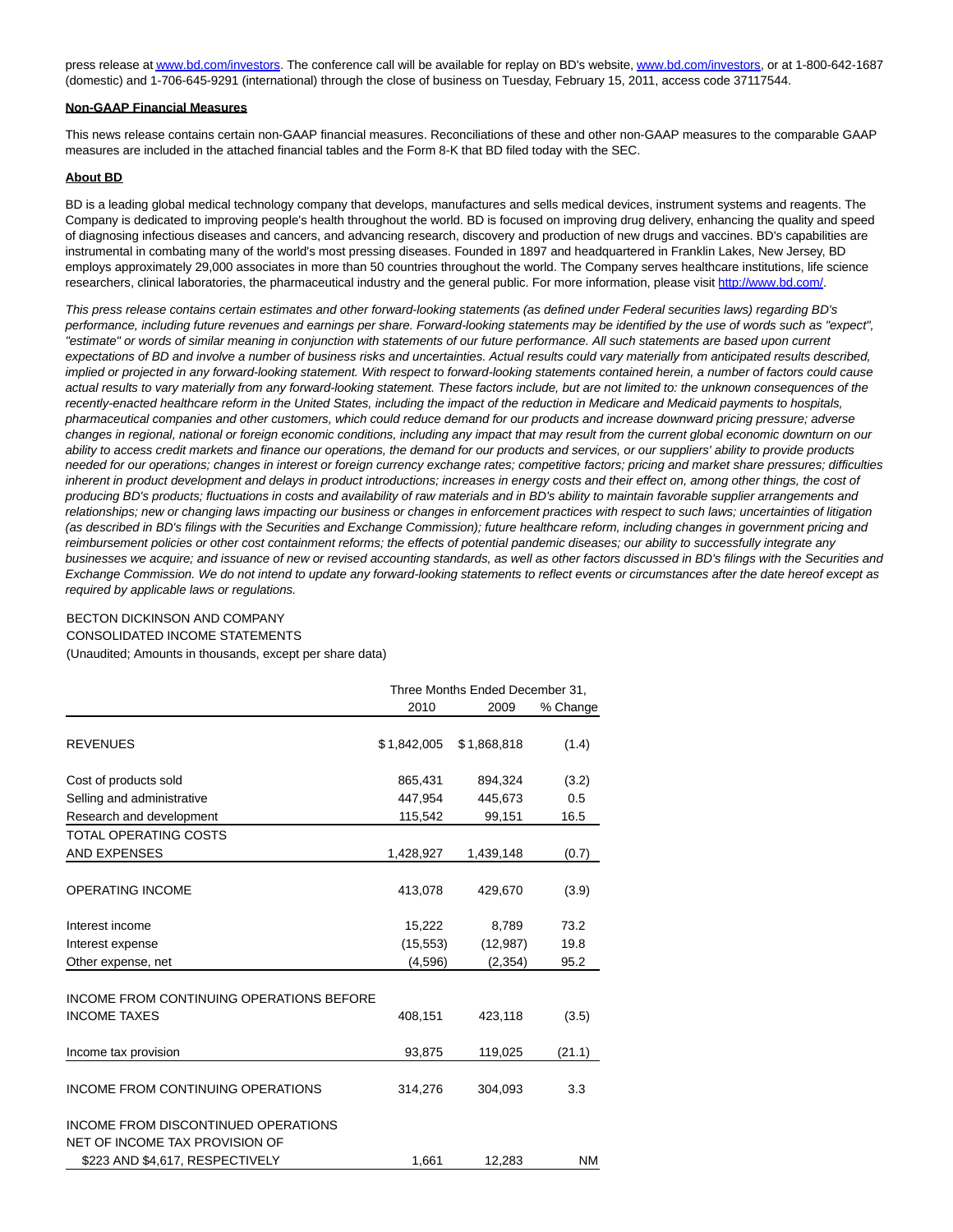| \$<br><b>NET INCOME</b>                   | 315,937 | \$ | 316,376 | (0.1)  |
|-------------------------------------------|---------|----|---------|--------|
| <b>EARNINGS PER SHARE</b>                 |         |    |         |        |
| Basic:                                    |         |    |         |        |
| \$<br>Income from continuing operations   | 1.38    | \$ | 1.28    | 7.8    |
| \$<br>Income from discontinued operations | 0.01    | S  | 0.05    | (80.0) |
| \$<br>Net income                          | 1.39    | \$ | 1.33    | 4.5    |
| Diluted:                                  |         |    |         |        |
| \$<br>Income from continuing operations   | 1.35    | S  | 1.25    | 8.0    |
| \$<br>Income from discontinued operations | 0.01    | \$ | 0.05    | (80.0) |
| \$<br>Net income                          | 1.36    | \$ | 1.30    | 4.6    |

# AVERAGE SHARES OUTSTANDING

| Basic          | 228.083 | 237,360 |
|----------------|---------|---------|
| <b>Diluted</b> | 232.915 | 242.965 |

NM - Not Meaningful

BECTON DICKINSON AND COMPANY SUPPLEMENTAL REVENUE INFORMATION REVENUES BY SEGMENT AND GEOGRAPHIC AREA (Unaudited; Amounts in thousands)

|                                         | Three Months Ended December 31, |             |    |             |          |  |
|-----------------------------------------|---------------------------------|-------------|----|-------------|----------|--|
|                                         |                                 | 2010        |    | 2009        | % Change |  |
|                                         |                                 |             |    |             |          |  |
| <b>BD MEDICAL</b>                       |                                 |             |    |             |          |  |
| <b>United States</b>                    | \$                              | 405,527     | \$ | 432,576     | (6.3)    |  |
| International                           |                                 | 521,020     |    | 538,096     | (3.2)    |  |
| <b>TOTAL</b>                            | \$                              | 926,547     | \$ | 970,672     | (4.5)    |  |
|                                         |                                 |             |    |             |          |  |
| <b>BD DIAGNOSTICS</b>                   |                                 |             |    |             |          |  |
| <b>United States</b>                    | \$                              | 308,851     | \$ | 310,205     | (0.4)    |  |
| International                           |                                 | 292,871     |    | 285,269     | 2.7      |  |
| <b>TOTAL</b>                            | \$                              | 601,722     | \$ | 595,474     | 1.0      |  |
|                                         |                                 |             |    |             |          |  |
| <b>BD BIOSCIENCES</b>                   |                                 |             |    |             |          |  |
| <b>United States</b>                    | \$                              | 114,224     | \$ | 110,636     | 3.2      |  |
| International                           |                                 | 199,512     |    | 192,036     | 3.9      |  |
| <b>TOTAL</b>                            | \$                              | 313,736     | \$ | 302,672     | 3.7      |  |
|                                         |                                 |             |    |             |          |  |
| <b>TOTAL REVENUES</b>                   |                                 |             |    |             |          |  |
| <b>United States</b>                    | \$                              | 828,602     | \$ | 853,417     | (2.9)    |  |
| International                           |                                 | 1,013,403   |    | 1,015,401   | (0.2)    |  |
| <b>TOTAL</b>                            |                                 | \$1,842,005 |    | \$1,868,818 | (1.4)    |  |
|                                         |                                 |             |    |             |          |  |
| <b>BECTON DICKINSON AND COMPANY</b>     |                                 |             |    |             |          |  |
| SUPPLEMENTAL REVENUE INFORMATION        |                                 |             |    |             |          |  |
| REVENUES BY BUSINESS SEGMENTS AND UNITS |                                 |             |    |             |          |  |
| Three Months Ended December 31.         |                                 |             |    |             |          |  |
|                                         |                                 |             |    |             |          |  |

(Unaudited; Amounts in thousands)

| <b>United States</b> |      |      |          |  |  |
|----------------------|------|------|----------|--|--|
|                      | 2010 | 2009 | % Change |  |  |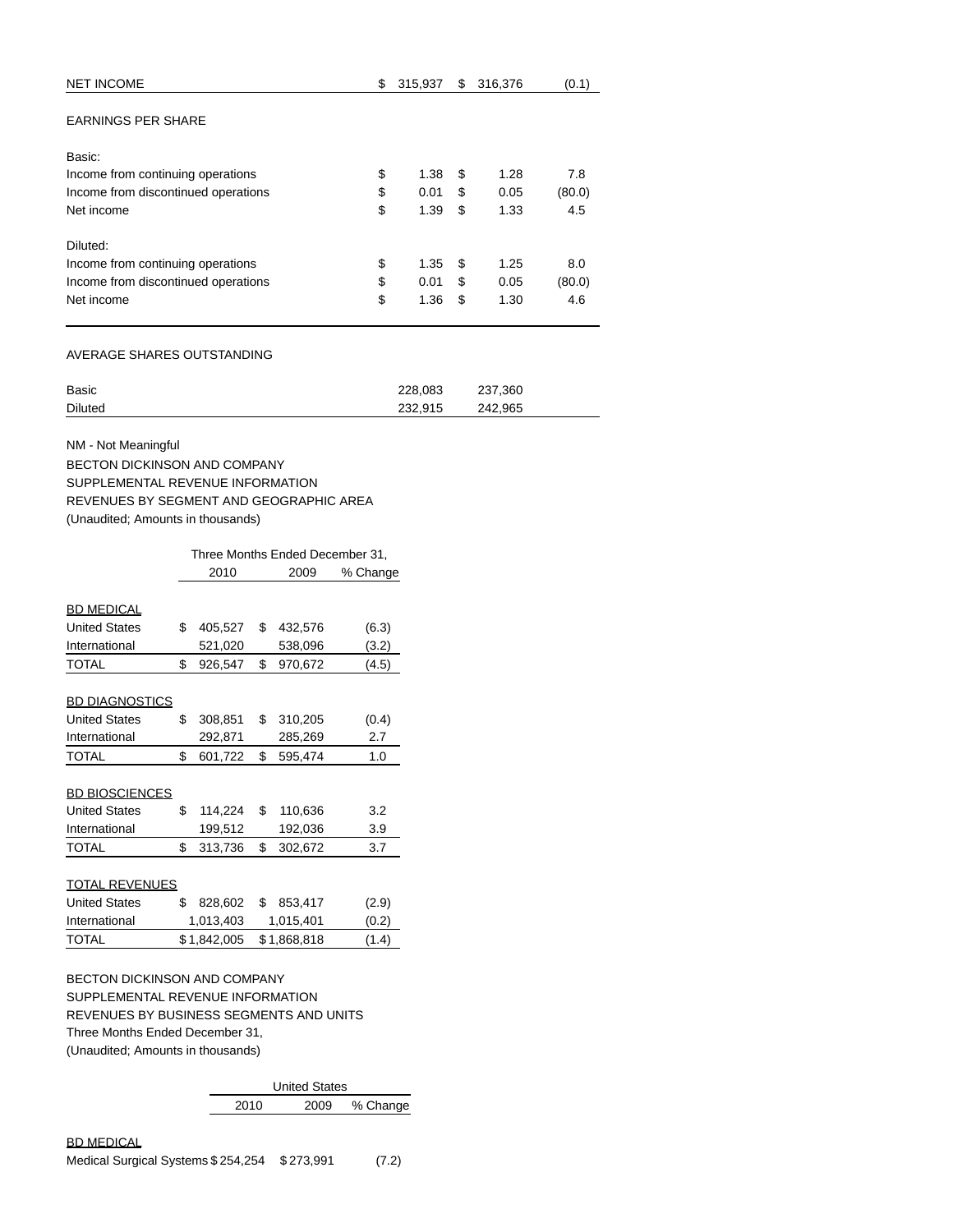| Diabetes Care                 | 99,585       | 96,564      | 3.1    |
|-------------------------------|--------------|-------------|--------|
| <b>Pharmaceutical Systems</b> | 51,688       | 62,021      | (16.7) |
| <b>TOTAL</b>                  | \$405,527    | \$432.576   | (6.3)  |
|                               |              |             |        |
| <b>BD DIAGNOSTICS</b>         |              |             |        |
| <b>Preanalytical Systems</b>  | \$162,059    | \$156,236   | 3.7    |
| Diagnostic Systems            | 146.792      | 153,969     | (4.7)  |
| <b>TOTAL</b>                  | \$308,851    | \$310,205   | (0.4)  |
|                               |              |             |        |
| <b>BD BIOSCIENCES</b>         |              |             |        |
| Cell Analysis                 | \$<br>80,255 | 77.604<br>S | 3.4    |
| Discovery Labware             | 33,969       | 33,032      | 2.8    |
| <b>TOTAL</b>                  | \$114.224    | \$110.636   | 3.2    |
|                               |              |             |        |

|  | (2.9) |
|--|-------|
|  |       |

BECTON DICKINSON AND COMPANY SUPPLEMENTAL REVENUE INFORMATION REVENUES BY BUSINESS SEGMENTS AND UNITS Three Months Ended December 31, (continued) (Unaudited; Amounts in thousands)

|                                             |       | International |    |             |          |            |           |  |
|---------------------------------------------|-------|---------------|----|-------------|----------|------------|-----------|--|
|                                             |       |               |    |             |          | % Change   |           |  |
|                                             |       | 2010          |    | 2009        | Reported | <b>FXN</b> | FX Impact |  |
|                                             |       |               |    |             |          |            |           |  |
| <b>BD MEDICAL</b>                           |       |               |    |             |          |            |           |  |
| Medical Surgical Systems \$                 |       | 258,474       | \$ | 259,186     | (0.3)    | (2.2)      | 1.9       |  |
| Diabetes Care                               |       | 114,297       | \$ | 104,957     | 8.9      | 8.8        | 0.1       |  |
| <b>Pharmaceutical Systems</b>               |       | 148,249       | \$ | 173,953     | (14.8)   | (10.9)     | (3.9)     |  |
| TOTAL                                       | \$    | 521,020       | \$ | 538,096     | (3.2)    | (2.8)      | (0.4)     |  |
| <b>BD DIAGNOSTICS</b>                       |       |               |    |             |          |            |           |  |
| <b>Preanalytical Systems</b>                | \$    | 150,569       | \$ | 143,930     | 4.6      | 4.0        | 0.6       |  |
| <b>Diagnostic Systems</b>                   |       | 142,302       |    | 141,339     | 0.7      | (0.3)      | 1.0       |  |
| TOTAL                                       | \$    | 292,871       | \$ | 285,269     | 2.7      | 1.9        | 0.8       |  |
|                                             |       |               |    |             |          |            |           |  |
| <b>BD BIOSCIENCES</b>                       |       |               |    |             |          |            |           |  |
| <b>Cell Analysis</b>                        | \$    | 160,487       | \$ | 153,731     | 4.4      | 4.6        | (0.2)     |  |
| Discovery Labware                           |       | 39,025        |    | 38,305      | 1.9      | (0.1)      | 2.0       |  |
| <b>TOTAL</b>                                | \$    | 199,512       | \$ | 192,036     | 3.9      | 3.6        | 0.3       |  |
| TOTAL INTERNATIONAL \$1,013,403             |       |               |    | \$1,015,401 | (0.2)    | (0.3)      | 0.1       |  |
|                                             |       |               |    |             |          |            |           |  |
| <b>BECTON DICKINSON AND COMPANY</b>         |       |               |    |             |          |            |           |  |
| SUPPLEMENTAL REVENUE INFORMATION            |       |               |    |             |          |            |           |  |
| REVENUES BY BUSINESS SEGMENTS AND UNITS     |       |               |    |             |          |            |           |  |
| Three Months Ended December 31, (continued) |       |               |    |             |          |            |           |  |
| (Unaudited; Amounts in thousands)           |       |               |    |             |          |            |           |  |
|                                             |       |               |    |             |          |            |           |  |
|                                             | Total |               |    |             |          |            |           |  |

|   |                             |    |         | % Change |            |                  |  |
|---|-----------------------------|----|---------|----------|------------|------------------|--|
|   | 2010                        |    | 2009    |          | <b>FXN</b> | <b>FX</b> Impact |  |
|   |                             |    |         |          |            |                  |  |
|   | 512,728                     | \$ | 533,177 | (3.8)    | (4.7)      | 0.9              |  |
|   | 213,882                     |    | 201,521 | 6.1      | 6.1        |                  |  |
|   | 199,937                     |    | 235,974 | (15.3)   | (12.4)     | (2.9)            |  |
| S | 926,547                     | \$ | 970,672 | (4.5)    | (4.3)      | (0.2)            |  |
|   | 312.628                     | S  | 300.166 | 4.2      | 3.9        | 0.3              |  |
|   | Medical Surgical Systems \$ |    |         |          |            | Reported         |  |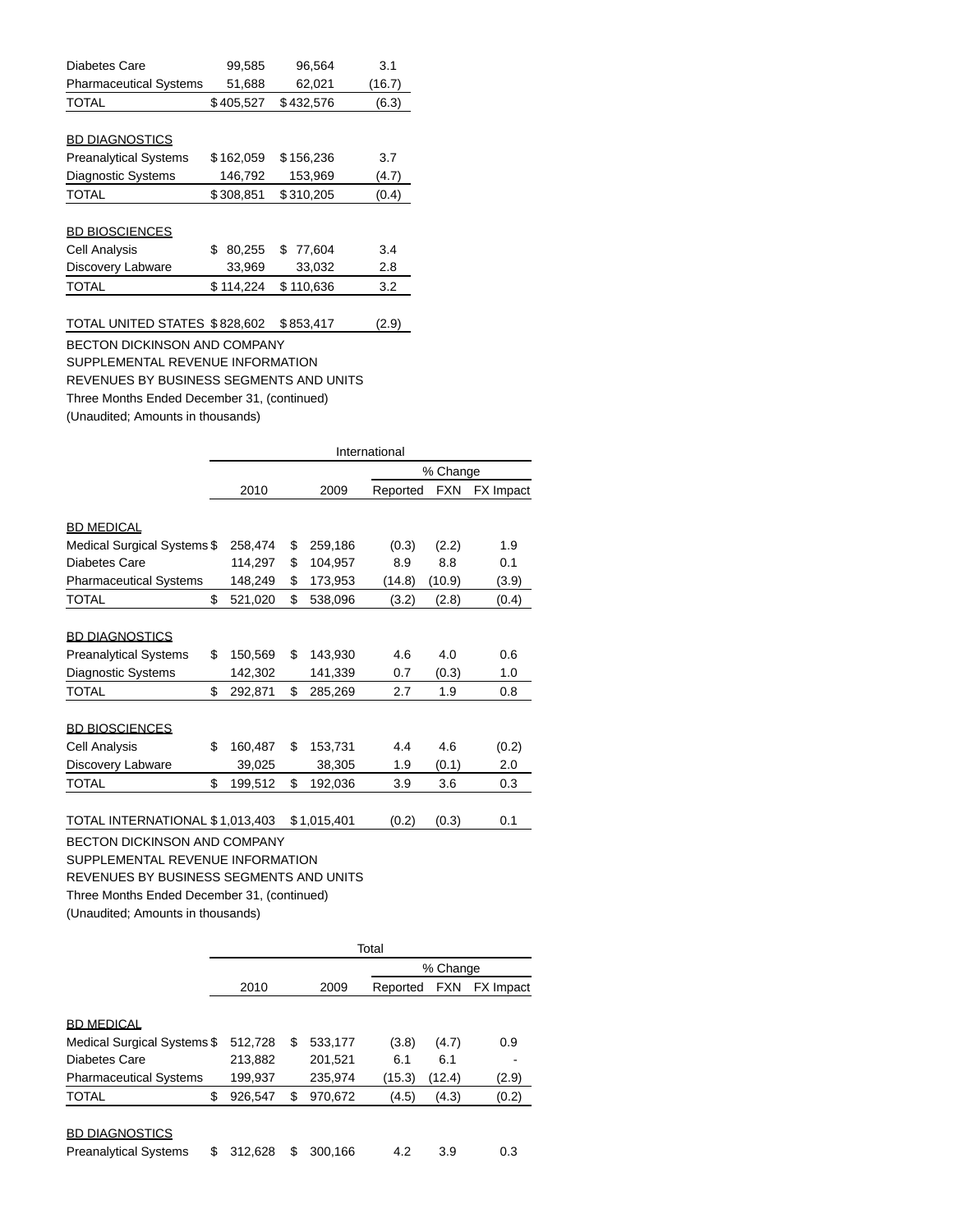| <b>Diagnostic Systems</b> |    | 289,094     |    | 295,308     | (2.1) | (2.6) | 0.5   |
|---------------------------|----|-------------|----|-------------|-------|-------|-------|
| <b>TOTAL</b>              | \$ | 601,722     | S  | 595,474     | 1.0   | 0.6   | 0.4   |
|                           |    |             |    |             |       |       |       |
| <b>BD BIOSCIENCES</b>     |    |             |    |             |       |       |       |
| <b>Cell Analysis</b>      | S  | 240.742     | \$ | 231.335     | 4.1   | 4.2   | (0.1) |
| Discovery Labware         |    | 72.994      |    | 71.337      | 2.3   | 1.2   | 1.1   |
| <b>TOTAL</b>              | S  | 313.736     | \$ | 302.672     | 3.7   | 3.5   | 0.2   |
|                           |    |             |    |             |       |       |       |
| <b>TOTAL REVENUES</b>     |    | \$1,842,005 |    | \$1,868,818 | (1.4) | (1.5) | 0.1   |

BECTON DICKINSON AND COMPANY

SUPPLEMENTAL REVENUE INFORMATION

SAFETY REVENUES

(Unaudited; Amounts in thousands)

|                              |           | Three Months Ended December 31, |       |          |                        |  |  |
|------------------------------|-----------|---------------------------------|-------|----------|------------------------|--|--|
|                              |           |                                 |       | % Change |                        |  |  |
|                              | 2010      | 2009                            |       |          | Reported FXN FX Impact |  |  |
|                              |           |                                 |       |          |                        |  |  |
| <b>TOTAL SAFETY REVENUES</b> |           |                                 |       |          |                        |  |  |
| <b>United States</b>         | \$283,782 | \$291.815                       | (2.8) | (2.8)    |                        |  |  |
| International                | 169,254   | 155,129                         | 9.1   | 7.5      | 1.6                    |  |  |
| <b>TOTAL</b>                 | \$453,036 | \$446.944                       | 1.4   | 0.9      | 0.5                    |  |  |
|                              |           |                                 |       |          |                        |  |  |
| <b>BY SEGMENT</b>            |           |                                 |       |          |                        |  |  |
| <b>BD</b> Medical            | \$213.309 | \$221.174                       | (3.6) | (4.3)    | 0.7                    |  |  |
| <b>BD Diagnostics</b>        | 239,727   | 225,770                         | 6.2   | 5.8      | 0.4                    |  |  |
| <b>TOTAL</b>                 | \$453.036 | \$446.944                       | 1.4   | 0.9      | 0.5                    |  |  |

BECTON DICKINSON AND COMPANY

SUPPLEMENTAL REVENUE INFORMATION

REVENUES BY BUSINESS SEGMENTS AND UNITS FISCAL 2010

Revised for discontinued operations of certain Medical segment divestitures (Unaudited; Amounts in thousands)

|                                    |             | <b>United States</b> |              |              |               |  |  |  |
|------------------------------------|-------------|----------------------|--------------|--------------|---------------|--|--|--|
|                                    | Quarter 1   | Quarter 2            | Quarter 3    | Quarter 4    | Year          |  |  |  |
| <b>BD MEDICAL</b>                  |             |                      |              |              |               |  |  |  |
| Medical Surgical Systems \$273,991 |             | \$237,174            | \$239,866    | \$256,290    | \$1,007,322   |  |  |  |
| Diabetes Care                      | 96,564      | 92,515               | 96,071       | 98,633       | 383,783       |  |  |  |
| <b>Pharmaceutical Systems</b>      | 62,021      | 52,078               | 45,824       | 45,308       | 205,231       |  |  |  |
| <b>TOTAL</b>                       | \$432,576   | \$381,767            | \$381,761    | \$400,231    | \$1,596,336   |  |  |  |
|                                    |             |                      |              |              |               |  |  |  |
| <b>BD DIAGNOSTICS</b>              |             |                      |              |              |               |  |  |  |
| <b>Preanalytical Systems</b>       | \$156,236   | \$149,932            | \$159,228    | \$162,024    | S<br>627,421  |  |  |  |
| <b>Diagnostic Systems</b>          | 153,969     | 142,909              | 144,293      | 145,697      | 586,867       |  |  |  |
| <b>TOTAL</b>                       | \$310,205   | \$292,841            | \$303,521    | \$307,721    | \$1,214,288   |  |  |  |
|                                    |             |                      |              |              |               |  |  |  |
| <b>BD BIOSCIENCES</b>              |             |                      |              |              |               |  |  |  |
| Cell Analysis                      | S<br>77,604 | S<br>78,183          | \$<br>84,365 | \$<br>86,765 | \$<br>326,916 |  |  |  |
| Discovery Labware                  | 33,032      | 38,968               | 39,781       | 37,244       | 149,025       |  |  |  |
| <b>TOTAL</b>                       | \$110,636   | \$117,151            | \$124,146    | \$124,009    | 475,941<br>\$ |  |  |  |
|                                    |             |                      |              |              |               |  |  |  |
| TOTAL UNITED STATES \$853,417      |             | \$791,759            | \$809,428    | \$831,961    | \$3,286,565   |  |  |  |

|                                                                                  | International |  |           |  |           |  |           |         |  |  |
|----------------------------------------------------------------------------------|---------------|--|-----------|--|-----------|--|-----------|---------|--|--|
|                                                                                  | Quarter 1     |  | Quarter 2 |  | Quarter 3 |  | Quarter 4 | Year    |  |  |
| <b>BD MEDICAL</b>                                                                |               |  |           |  |           |  |           |         |  |  |
| Medical Surgical Systems \$ 259,186 \$ 244,090 \$ 253,687 \$ 245,724 \$1,002,687 |               |  |           |  |           |  |           |         |  |  |
| Diabetes Care                                                                    | 104.957       |  | 95.471    |  | 101.081   |  | 100.468   | 401.976 |  |  |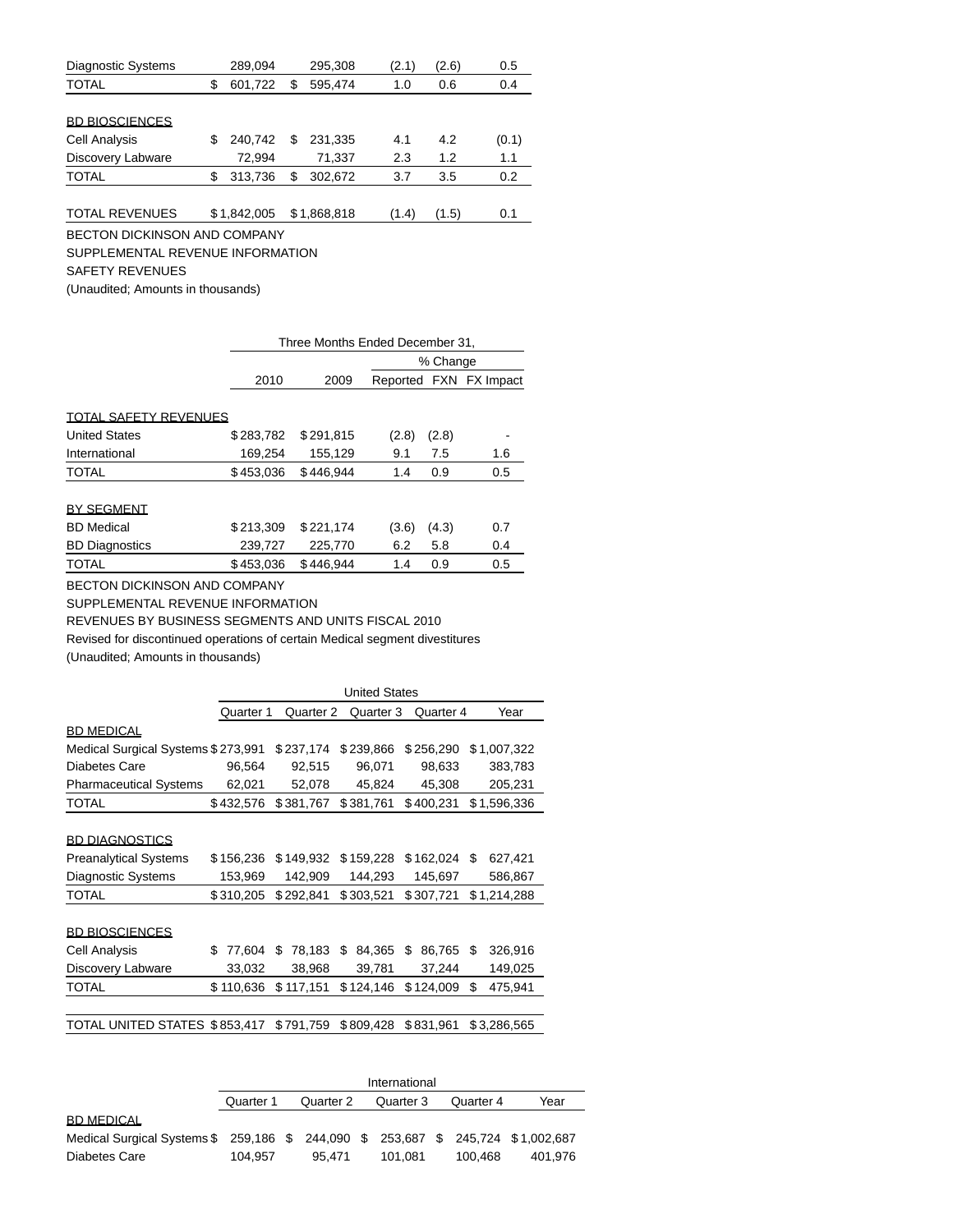| <b>Pharmaceutical Systems</b>   | 173,953       |    | 200,305     |   | 208,993     |    | 212,182     |   | 795,433     |
|---------------------------------|---------------|----|-------------|---|-------------|----|-------------|---|-------------|
| <b>TOTAL</b>                    | \$<br>538.096 | \$ | 539,866     | S | 563,761     | S  | 558.374     |   | \$2,200,096 |
|                                 |               |    |             |   |             |    |             |   |             |
| <b>BD DIAGNOSTICS</b>           |               |    |             |   |             |    |             |   |             |
| <b>Preanalytical Systems</b>    | \$<br>143.930 | S  | 137,738     | S | 144.298     | \$ | 144.421     | S | 570,386     |
| <b>Diagnostic Systems</b>       | 141,339       |    | 125,093     |   | 128,450     |    | 139,322     |   | 534,205     |
| <b>TOTAL</b>                    | \$<br>285,269 | \$ | 262,831     | S | 272,748     | S  | 283,743     |   | \$1,104,591 |
|                                 |               |    |             |   |             |    |             |   |             |
| <b>BD BIOSCIENCES</b>           |               |    |             |   |             |    |             |   |             |
| Cell Analysis                   | \$<br>153,731 | \$ | 164.292     | S | 146.068     | S  | 160,230     | S | 624,322     |
| Discovery Labware               | 38,305        |    | 40,661      |   | 38,906      |    | 38,887      |   | 156,759     |
| <b>TOTAL</b>                    | \$<br>192,036 | S  | 204.953     | S | 184,974     | S  | 199,117     | S | 781,081     |
|                                 |               |    |             |   |             |    |             |   |             |
| TOTAL INTERNATIONAL \$1.015.401 |               |    | \$1.007.650 |   | \$1.021.483 |    | \$1.041.234 |   | \$4.085.768 |

|                               | Total         |    |             |    |             |     |             |               |  |  |
|-------------------------------|---------------|----|-------------|----|-------------|-----|-------------|---------------|--|--|
|                               | Quarter 1     |    | Quarter 2   |    | Quarter 3   |     | Quarter 4   | Year          |  |  |
| <b>BD MEDICAL</b>             |               |    |             |    |             |     |             |               |  |  |
| Medical Surgical Systems \$   | 533,177       | \$ | 481,264     | \$ | 493,553     | \$. | 502,014     | \$2,010,009   |  |  |
| Diabetes Care                 | 201,521       |    | 187,986     |    | 197,152     |     | 199,101     | 785,759       |  |  |
| <b>Pharmaceutical Systems</b> | 235,974       |    | 252,383     |    | 254,817     |     | 257,490     | 1,000,664     |  |  |
| TOTAL                         | \$<br>970,672 | \$ | 921,633     | \$ | 945,522     | \$  | 958,605     | \$3,796,432   |  |  |
|                               |               |    |             |    |             |     |             |               |  |  |
| <b>BD DIAGNOSTICS</b>         |               |    |             |    |             |     |             |               |  |  |
| <b>Preanalytical Systems</b>  | \$<br>300,166 | \$ | 287,670     | \$ | 303,526     | S   | 306,445     | \$1,197,807   |  |  |
| <b>Diagnostic Systems</b>     | 295,308       |    | 268,002     |    | 272,743     |     | 285,019     | 1,121,072     |  |  |
| TOTAL                         | \$<br>595,474 | \$ | 555,672     | \$ | 576,269     | \$  | 591,464     | \$2,318,879   |  |  |
| <b>BD BIOSCIENCES</b>         |               |    |             |    |             |     |             |               |  |  |
| Cell Analysis                 | \$<br>231,335 | \$ | 242,475     | S  | 230,433     | S   | 246,995     | \$<br>951,238 |  |  |
| Discovery Labware             | 71,337        |    | 79,629      |    | 78,687      |     | 76,131      | 305,784       |  |  |
| TOTAL                         | \$<br>302,672 | \$ | 322,104     | \$ | 309,120     | \$  | 323,126     | \$1,257,022   |  |  |
| <b>TOTAL REVENUES</b>         | \$1.868.818   |    | \$1,799,409 |    | \$1,830,911 |     | \$1,873,195 | \$7.372.333   |  |  |
|                               |               |    |             |    |             |     |             |               |  |  |

Certain quarterly amounts may not add to the year-to-date totals due to rounding. BECTON DICKINSON AND COMPANY SUPPLEMENTAL REVENUE INFORMATION REVENUES BY BUSINESS SEGMENTS AND UNITS FISCAL 2009 Revised for discontinued operations of certain Medical segment divestitures

(Unaudited; Amounts in thousands)

|                                    | <b>United States</b> |                   |             |              |               |  |  |  |  |  |  |  |
|------------------------------------|----------------------|-------------------|-------------|--------------|---------------|--|--|--|--|--|--|--|
|                                    | Quarter 1            | Year<br>Quarter 4 |             |              |               |  |  |  |  |  |  |  |
| <b>BD MEDICAL</b>                  |                      |                   |             |              |               |  |  |  |  |  |  |  |
| Medical Surgical Systems \$244,037 |                      | \$231,041         | \$244,077   | \$255,168    | S<br>974,324  |  |  |  |  |  |  |  |
| Diabetes Care                      | 88,465               | 83,233            | 91,330      | 88,590       | 351,618       |  |  |  |  |  |  |  |
| <b>Pharmaceutical Systems</b>      | 42,652               | 43,065            | 43,460      | 48,353       | 177,529       |  |  |  |  |  |  |  |
| TOTAL                              | \$375,154            | \$357,339         | \$378,867   | \$392,111    | \$1,503,471   |  |  |  |  |  |  |  |
|                                    |                      |                   |             |              |               |  |  |  |  |  |  |  |
| <b>BD DIAGNOSTICS</b>              |                      |                   |             |              |               |  |  |  |  |  |  |  |
| <b>Preanalytical Systems</b>       | \$149.230            | \$147,436         | \$155,760   | \$156,328    | 608,754<br>S  |  |  |  |  |  |  |  |
| Diagnostic Systems                 | 138,338              | 137,677           | 143.614     | 149,160      | 568,789       |  |  |  |  |  |  |  |
| TOTAL                              | \$287,568            | \$285,113         | \$299,374   | \$305,488    | \$1,177,543   |  |  |  |  |  |  |  |
| <b>BD BIOSCIENCES</b>              |                      |                   |             |              |               |  |  |  |  |  |  |  |
| Cell Analysis                      | 77.379<br>S          | S<br>71.770       | 70,518<br>S | \$<br>84,179 | \$<br>303,846 |  |  |  |  |  |  |  |
| Discovery Labware                  | 36,372               | 32,269            | 37,618      | 39,046       | 145,305       |  |  |  |  |  |  |  |